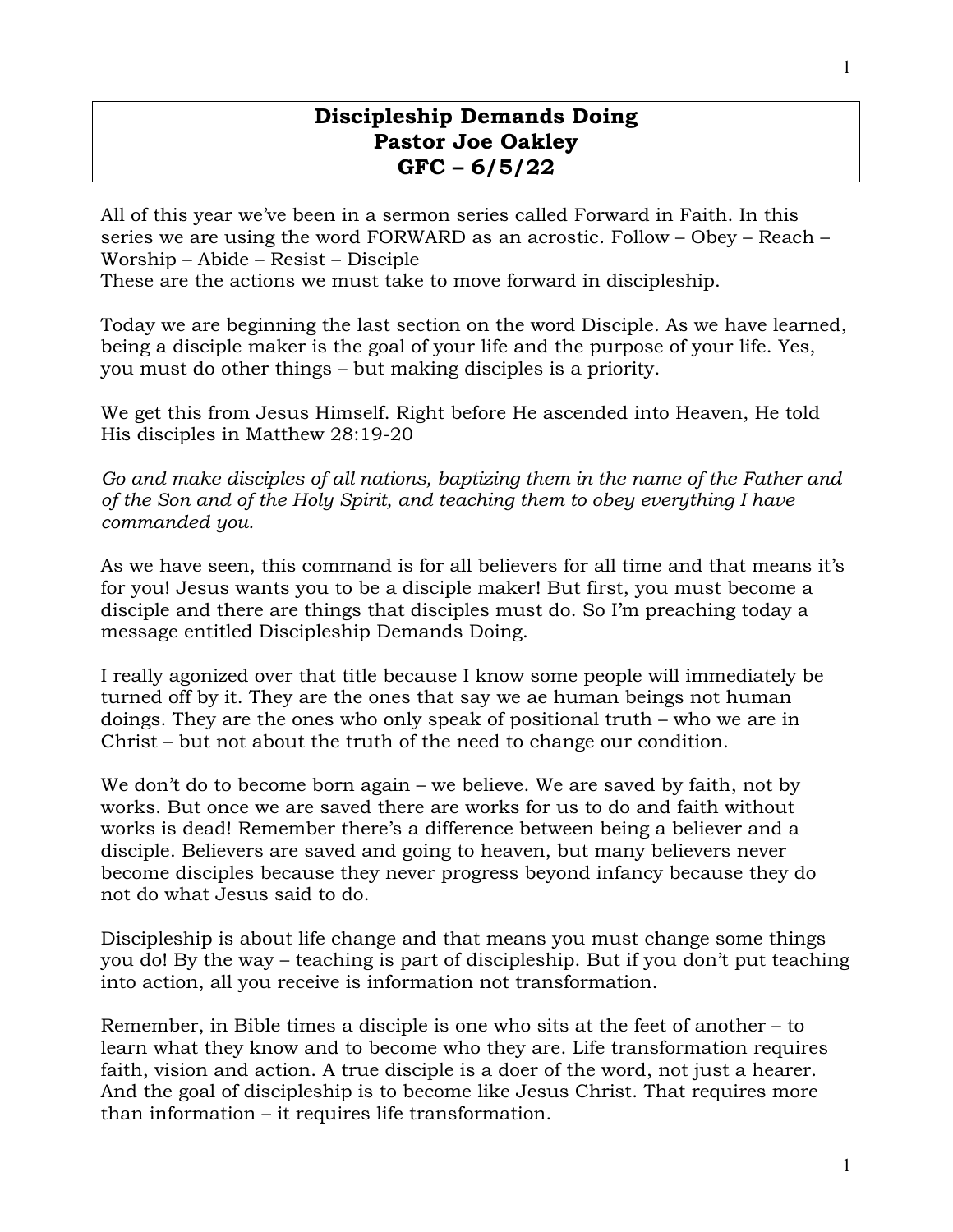So, I want to expand your view of discipling – it's not just one on one. It also happens through worship and sermons and small groups and classes.

Some Christians think discipleship is just about learning and memorizing. Yes – we need to know what Jesus said. But we need to do what Jesus said!

When my children were younger and living at home – if I told them to clean their room – and I checked on them later and the room was still messy – I would ask them if they heard what I said. And if they said, "Yes, I heard you, I would ask "Why didn't you do it?"

If they said, "But Dad, I even memorized what you said," but they didn't do what I said, I would still not be happy. And if they said, "Dad, I even memorized it in biblical Greek," I would still not be happy!

And as followers of Christ – we must not settle for hearing His word, knowing His word, or even memorizing His Word. We must do His word! In fact, Jesus said in Luke 6:46

*Why do you keep calling me 'Lord, Lord!' when you don't do what I say?* 

Jesus expects His followers to do what He says. And discipleship is learning what He said in order to do what He said in order to become like Him!

This is why when we preach something – we don't want to give a superficial overview of the topic – we want to dive deep in the word and spend time really getting the message inside us and worked into our lives. And we want to help you do what we've taught.

So – I want to review today what we've taught over the last 20 weeks and I want you to get honest with yourself about whether or not you are being a doer of the word, not just a hearer. Whether you a being a disciple – a follower of Christ – or you are just someone who believes in Christ, but doesn't really follow Him.

We started out teaching on what it means to follow Christ. Once we are born again, we begin a life-long process of following Christ called discipleship. So ask yourself – Are you truly following Jesus? Are you following His example, obeying His commands and being transformed into His image? Are you becoming more like Him?

After teaching on following Christ, we taught on the blessing of obeying Christ. Are you truly obeying Him, or are there areas in your life where you are living in disobedience.

By the way – obeying Christ includes obeying His command to make disciples. Are you obeying that?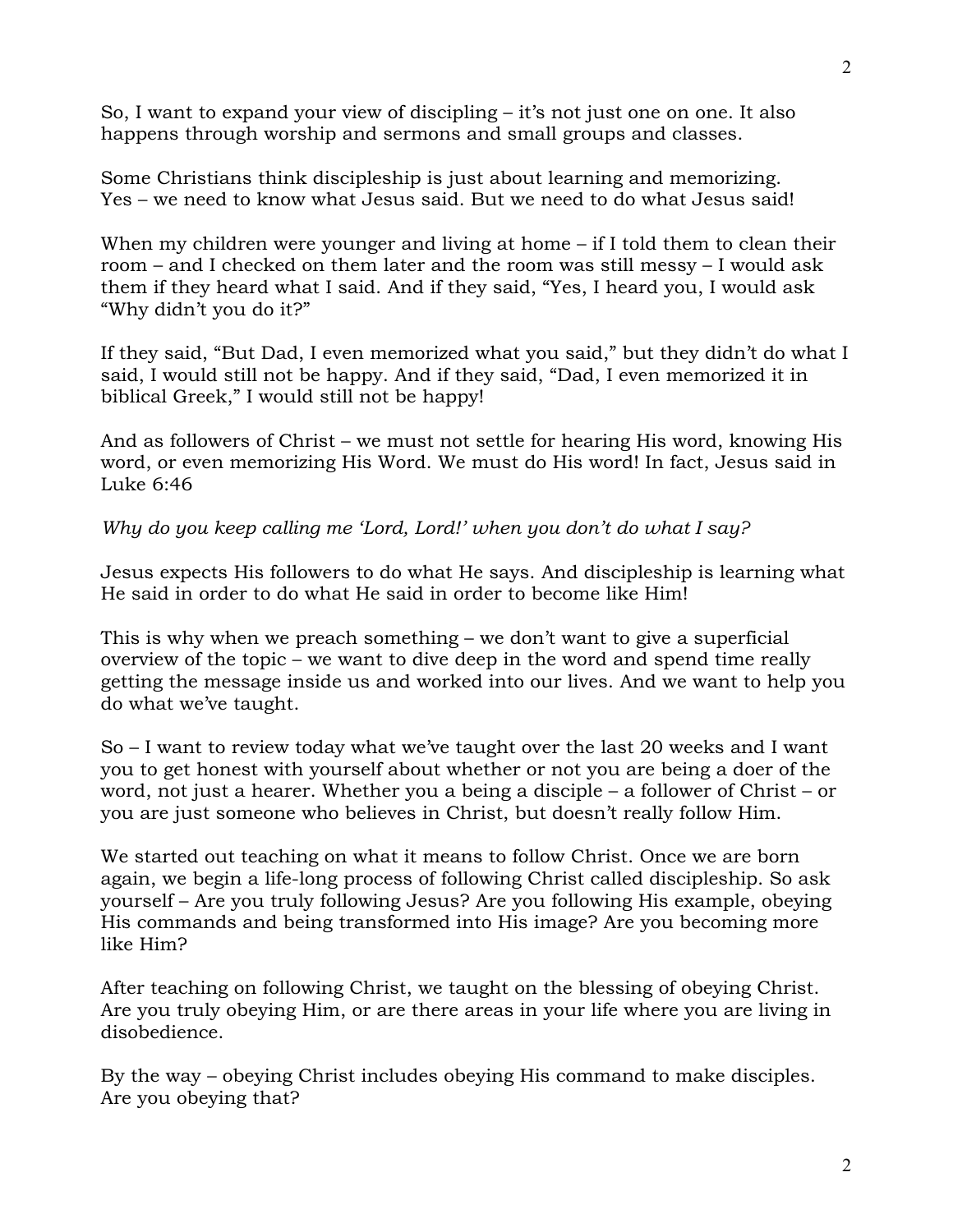Then we taught on reaching others for Christ. We cannot disciple people until they become believers. We can't teach them until we reach them. Are you witnessing? Are you sharing your faith with others?

Then we taught how worship is a big part of discipleship. Discipleship begins with beholding the Lord. We must behold the Lord in the Word, behold the Lord by the Spirit, behold the Lord in prayer, behold the Lord in His people and behold the Lord in our worship. Are you beholding the Lord?

Then we taught on the importance of abiding in Christ. Apart from Him, we can do nothing. So, apart from Him, we cannot become like Him. We abide in Christ by living in His word, in consistent prayer and in a lifestyle of worship. Are you doing that?

Then we taught on resisting the enemy. We have an enemy – Satan – who wants to keep us from being saved in the first place, but when we are saved – He wants to keep us from growing in Christ – from becoming a mature disciple of Christ.

So he constantly resists every step we take to grow in Christ. He resists you going to church – reading your Bible – praying – giving – serving – He resists your praise and worship – he resists you sharing your faith. So you must learn to resist the resistance! That's why we taught you to overcome passivity to put on your spiritual armor and to fight the fight of faith. Are you doing that?

I want to remind you that discipleship is a lifelong process. You never fully arrive. This is so important to understand because many believers are excusing themselves from making disciples because they don't believe they are ready yet. I know people in their 40's, 50's or older who still don't think they are ready to make disciples. And most of them have been in church for decades!

What I need you to understand is that one of the main ways you grow as a disciple is by helping other people grow!

One of the characteristics of great leaders and disciple makers is that they are learners. They are constantly seeking to learn and grow. You will never be a great leader unless you can first be a follower. You will never be in authority unless you first submit to authority. You will never give orders until you can first obey orders.

You will never be a teacher until you are teachable.

There are many ways to learn – through reading, attending seminars – but one of the best ways is to be mentored by a great leader. That's what Jesus did! Mark 3:14-15 says

*[Jesus] appointed twelve—designating them apostles—that they might be with Him and that He might send them out to preach and to have power to heal sicknesses and to cast out demons.*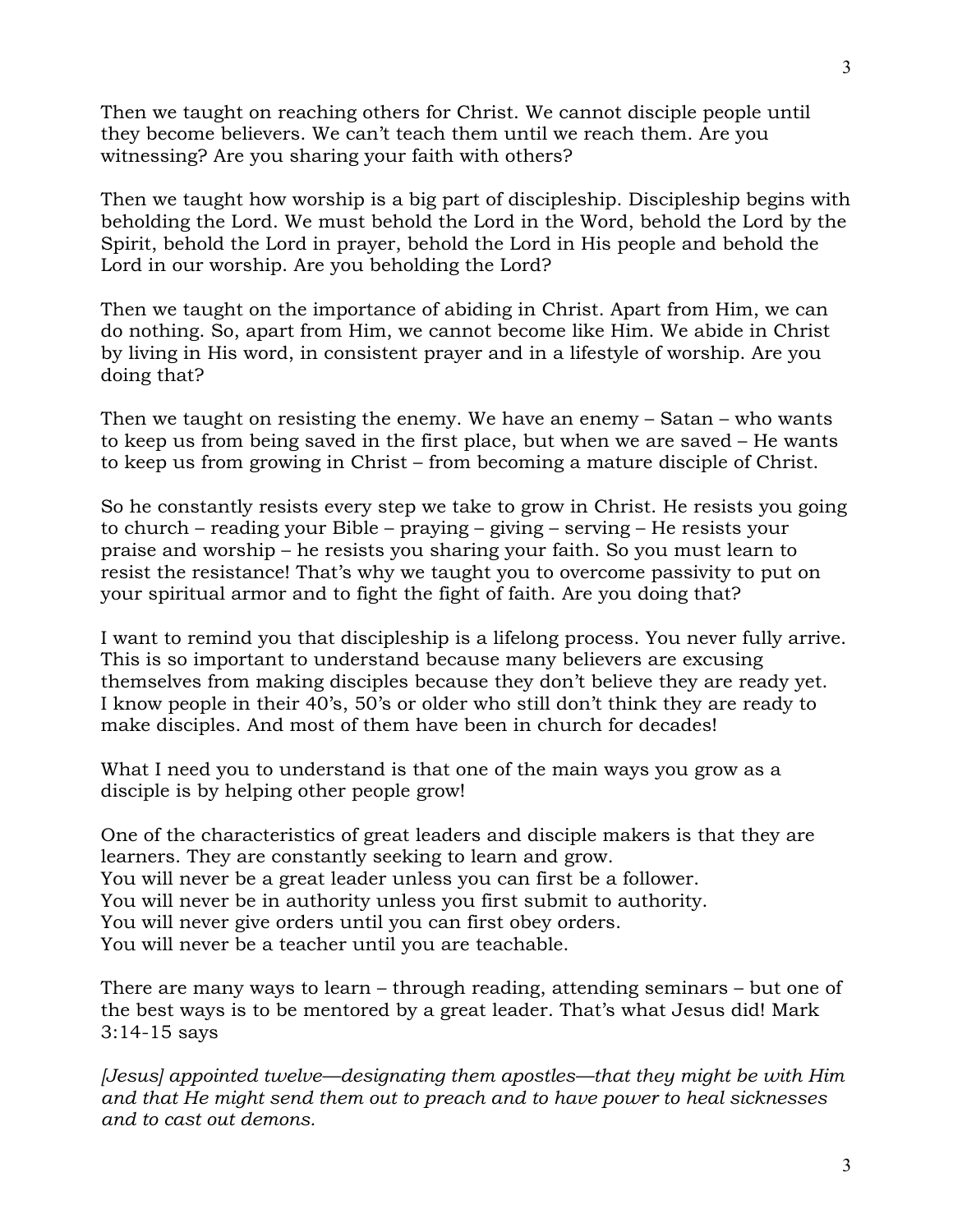Jesus wants His disciples to be with Him – spend time in His presence and in His word – but He also wants to send them to go out and do the works of the kingdom.

Jesus always had His disciples with Him. Paul almost always had one or more people with him. When you read the Bible you almost never see Paul ministering alone. It was Paul AND Barnabas, Paul AND Titus, Paul AND Timothy. They traveled with him, watched what he did, and then were given assignments to see how well they were developing their potential.

Likewise, we need friends and mentors, who pour into our lives. We also need mentees – people we are pouring into. We need to be discipled and we need to make disciples. These things happen simultaneously!

In 1 Corinthians 11:1 – Paul said *Follow my example, as I follow the example of Christ.* 

Jesus said in Luke 6:40

*A disciple is not above his teacher, but everyone who is fully trained will be like his teacher.* 

The point is – not only will you know what your teacher knows, but you will become like your teacher. This is what happened with Paul and Timothy. Listen to 1 Corinthians 4:15-17

*Even though you have ten thousand instructors in Christ, you do not have many fathers, for in Christ Jesus I became your father through the gospel. Therefore I urge you to imitate me.* 

*For this reason I am sending to you Timothy, my son whom I love, who is faithful in the Lord. He will remind you of my way of life in Christ Jesus, which agrees with what I teach everywhere in every church.* 

Paul said – I want you to become like me – that's why I'm your father, not just your teacher. So – in order for you to become like me – I'm sending Timothy to you! What? How can that be?

Because Timothy had been discipled by Paul until he became like Paul! In effect – if you were listening to Timothy – you were hearing Paul. If you were looking at Timothy – you were seeing Paul.

This passage also gives us a broader picture of disciple making. It is not just teaching or instructing; it can also be a form of parenting.

We need mentors in every area of life – spiritually, relationally, financially, at work – at church – and at home.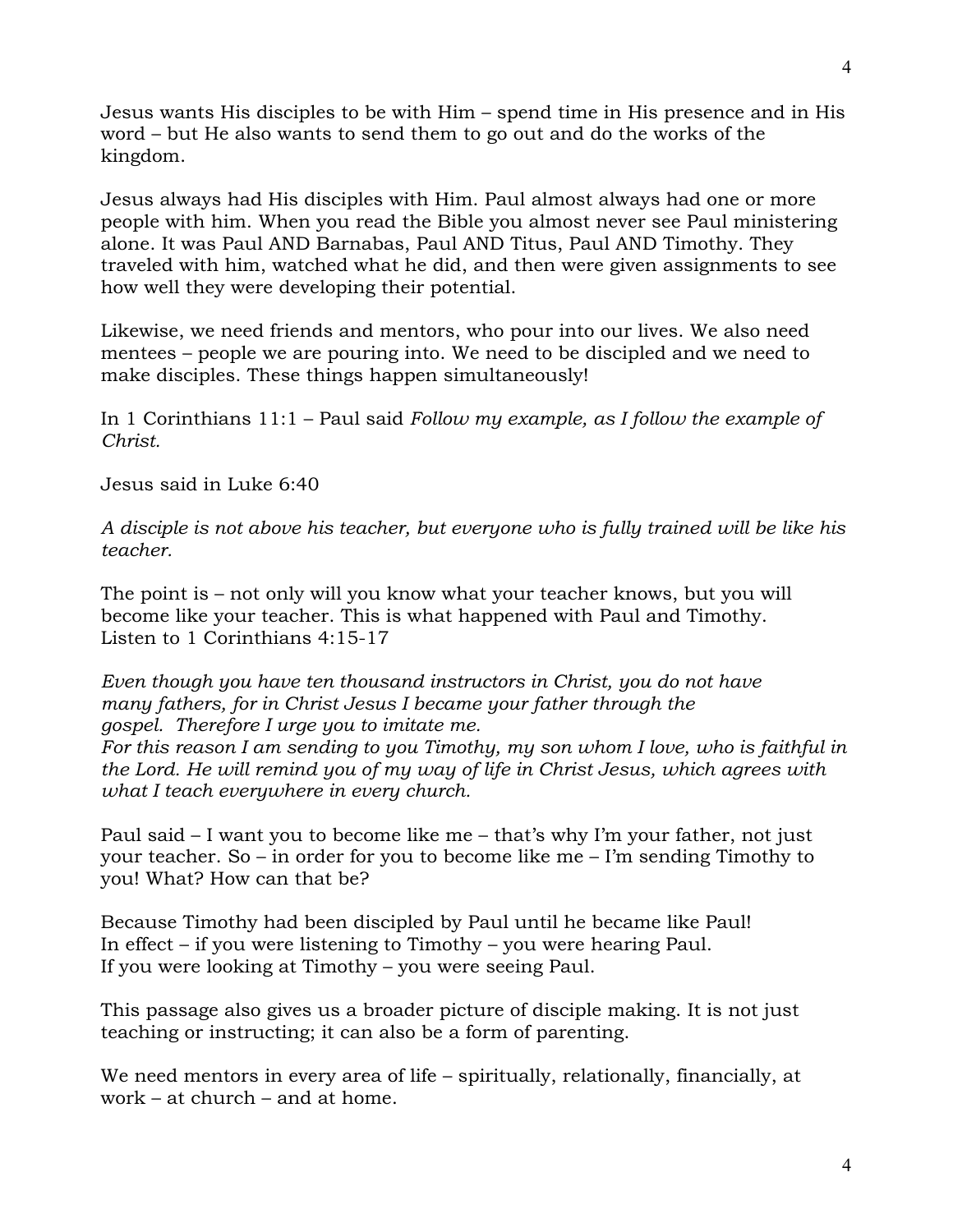As most of you know, I've not always been a pastor. I had great success in the business world. In my jobs, I always looked for someone who was further down the road from me to be my mentor. I didn't ask "Will you be my mentor?" I said – "I'm new at this and you've been successful at it for a while – do you mind if I call you occasionally for a little advice?" They always said yes and I called them whenever I needed some help.

Deb and I have always had friends in life and mentors in life. We've had marriage mentors, child-rearing mentors, financial mentors, church-planting mentors, leadership mentors. We wouldn't be where we are without them.

Each one of us needs a mentor - coach - if we are to be successful in life. Each one of us needs someone to look up to, a wiser, (usually) older, Godfollowing guide who can help us find our way.

Who's your Paul? Who do you look up to? For me that person is Pastor Olen.

We all need a Paul – a mentor – and we all need a Timothy – a mentee. A "Timothy" is a protégé, an apprentice, a younger (usually), less mature version of yourself. We need someone to pour into us and someone we can pour into.

Helping others grow helps us to grow. It's the biblical principle of sowing and reaping. Proverbs 11:24-25 says:

*Some people give much but get back even more. Others don't give what they should*  and end up poor. Whoever gives to others will get richer; those who help others will *themselves be helped.* 

We normally apply this passage to giving money, and that is a correct application. But I believe sowing and reaping affects every area of our lives – including our spiritual growth. When we help others grow in their faith – we grow in our faith.

I know who gets the most out of my sermons, ME! I study all week and there are many things I learn that I don't have time to include in the sermon. So, if you want to learn… teach!

There are many people in churches who feel stagnant - they are not growing or changing. Usually, they blame the church, so they change churches. But eventually they feel stagnant at the new church and they stay in this continual cycle of changing churches not realizing that the problem is not the churches.

The problem is that they are like the Dead Sea rather than the Sea of Galilee. What do I mean by that?

When Deb and I went to Israel – 2 places we really wanted to see were the Sea of Galilee and the Dead Sea. The Sea of Galilee is in a lush valley full of life – but the Dead Sea is in a dry barren area – nothing can grow in its dead water.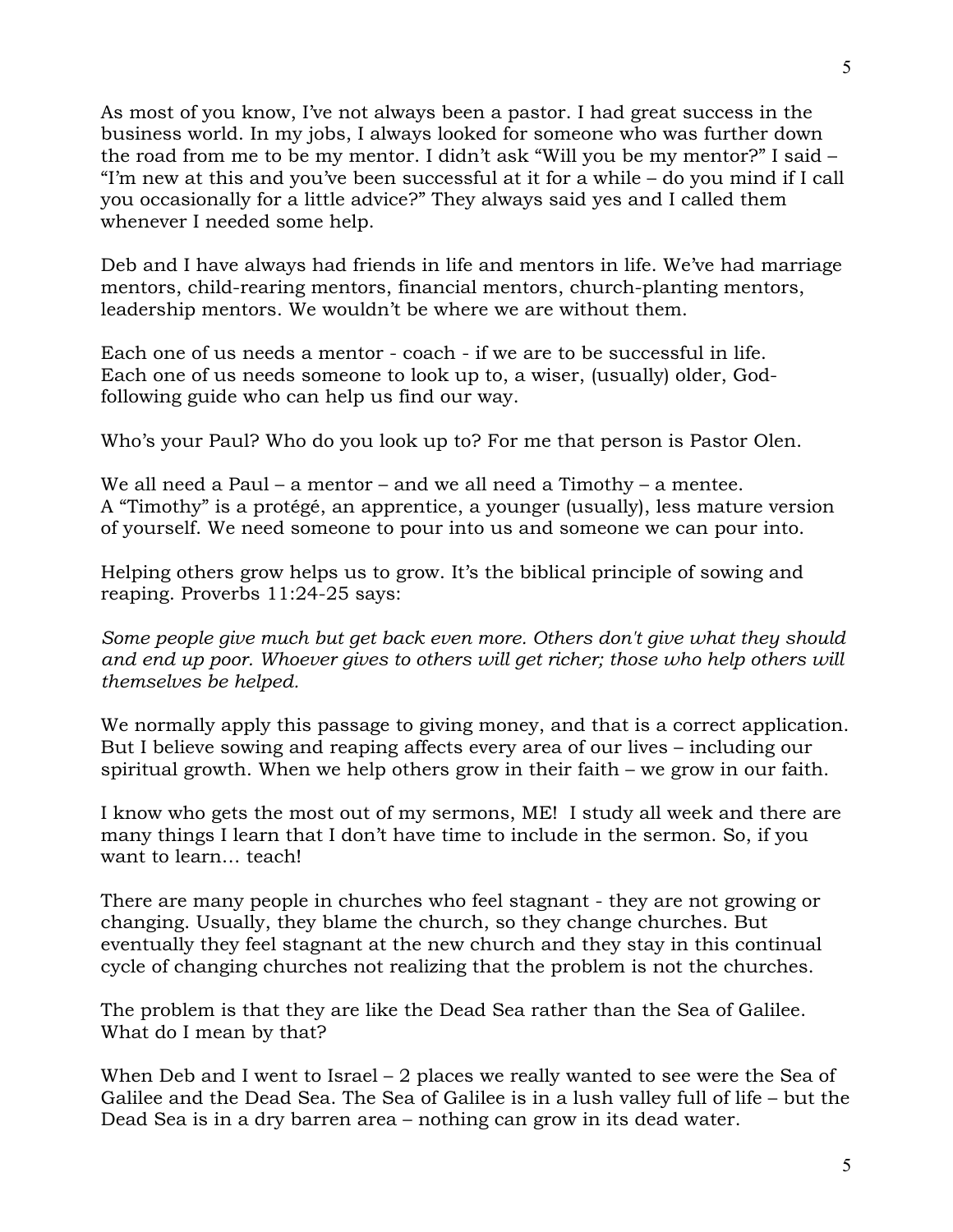Both of these lakes are fed by the same Jordan River, but one is alive and one is dead. Why is that? The answer is the fact that the Jordan River flows into the north side of the Sea of Galilee and then flows out the south side. It then flows down to the Dead Sea where it has no outlet. It stops there. Because there is no outlet, the water in the Dead Sea is stagnant and cannot sustain life.

What we learn from that is this: Inlet + No Outlet = A Dead Sea Flowing in is not enough –there must also be flow through. Apply that to Christians and you get this: Inlet + No Outlet = Dead Christians. I don't mean physically dead, but spiritually dead. They feel stagnant and don't experience the fullness of life in the Spirit.

In John 7:37-38 Jesus said:

If anyone is thirsty, let him come to Me and drink. Whoever believes in Me, as the *Scripture has said, streams of living water will flow from within him."*

Is the living water of God flowing into you and through you? Flowing in is not enough – there must be outlets and well as inlets. There must be flow through.

You will experience some growth by having a mentor – someone pouring into you - but you will receive more growth by having a mentee – someone you pour into. Remember – We all need a Paul – someone who pours into our life. And we all need a Timothy – someone we pour our lives into. To grow in faith, we must not only "take in" all we can, but we must also "give out" all we can to others!

Pastor Joe – how do I do that? Here are some ways to do that here: Children and youth ministry Small groups Grace Journey One on one discipleship Men's and women's breakfasts Serve on a ministry team

Small groups are a great place to find a mentor and be a mentor.

If you tried groups and think you don't get anything out of it – maybe you need to be putting something into it!

Maybe it's time for you to get out of the receiving mode and get into the giving mode!

We need to be rivers, not reservoirs.

We need to be channels of blessing.

As Jesus said in Matthew 10:8 *Freely you have received, freely give.*

So many people think like this: I'm feeling spiritually stagnant – so I must need to read more Scripture or hear more sermons or go to another seminar.